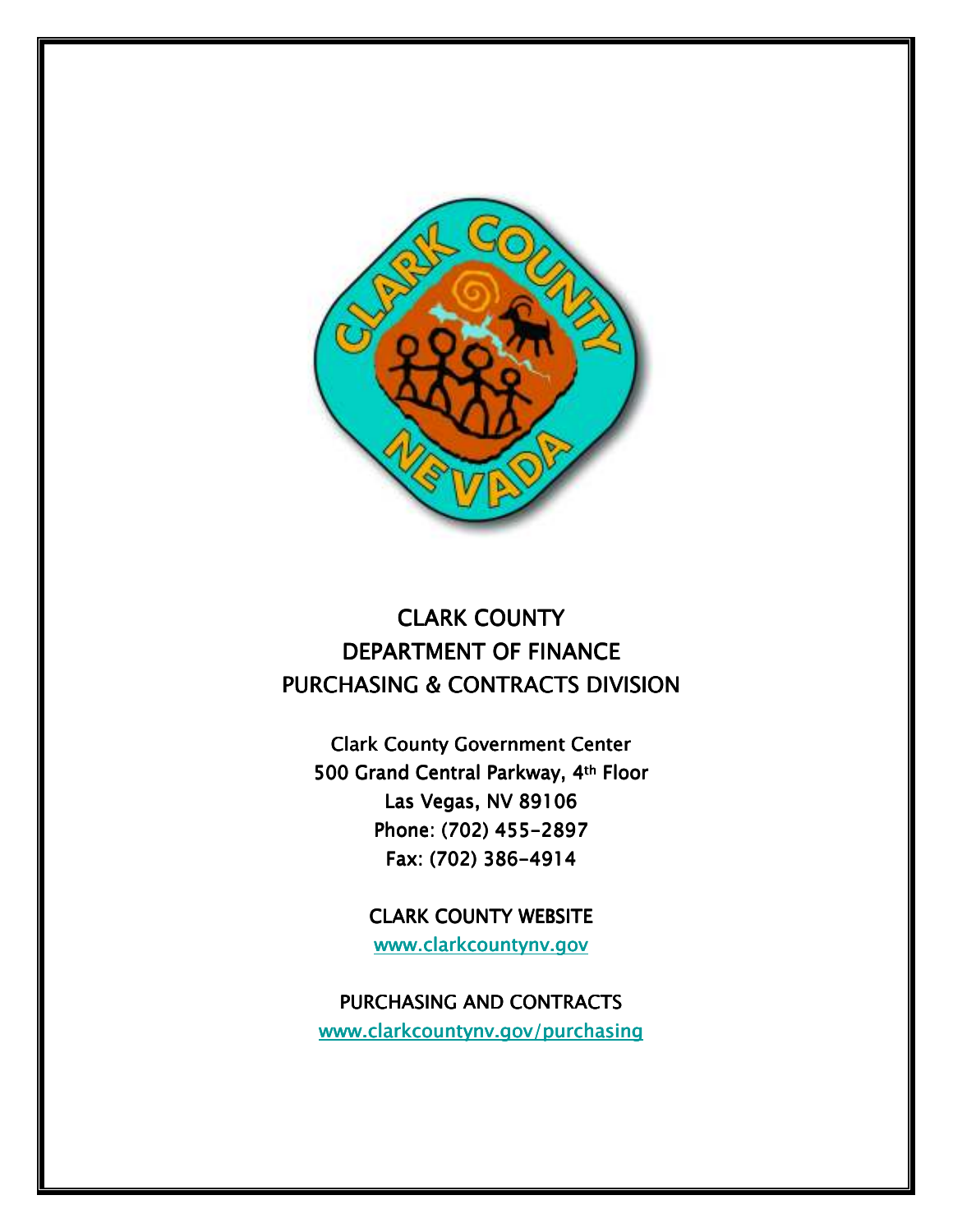# *TABLE OF CONTENTS*

| The Purpose of this Brochure 1 |
|--------------------------------|
|                                |
|                                |
| Advertisement of Bids/RFPs  4  |
|                                |
|                                |
|                                |
|                                |
|                                |
|                                |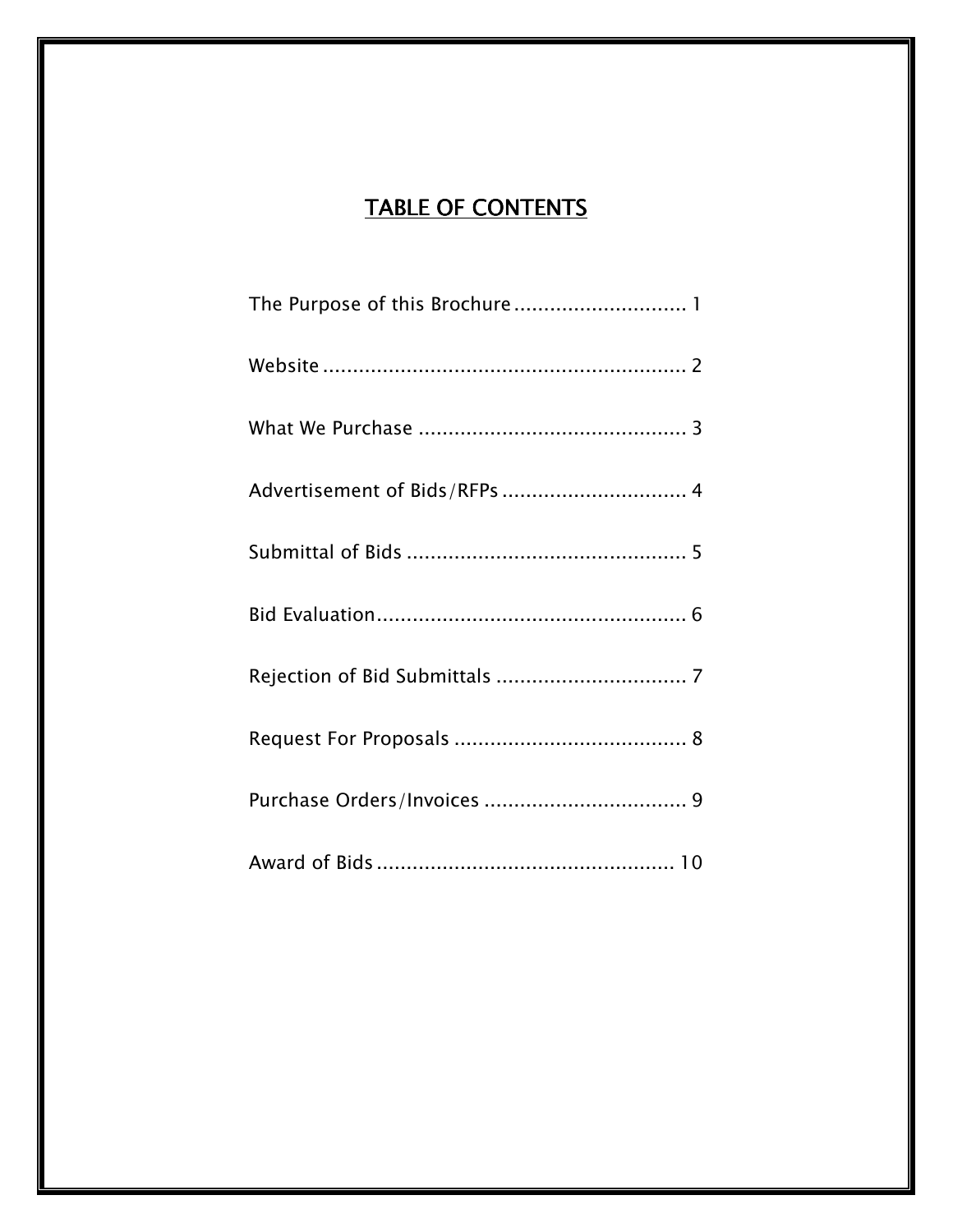# *THE PURPOSE OF THIS BROCHURE*

*The purpose of this brochure is to familiarize suppliers with the Clark County procedures in carrying out procurement activities. This is intended as a general guide, although may not answer all of your questions. For questions not answered here, please contact the Department of Finance, Purchasing & Contracts Division Front Desk at (702) 455-2897, or visit our website at:* 

#### *www.clarkcountynv.gov/purchasing www.clarkcountynv.gov/purchasing*

*The Purchasing & Contracts Division promotes fair, honest and open competition. We ensure that County purchases are compliant with federal, state and local laws. In addition, we assure that all public procurement practices are of the highest ethical standards. Our goal is to ensure that Clark County taxpayers receive the maximum value for every expenditure.* 

*Nevada Revised Statutes Chapter 332 (Purchasing Act), for the purchase of Goods and Services and Chapter 338, for the award of Construction Projects, including County Ordinance Resolutions and Fiscal Directive No. 6, create the legal authority for the operations of Clark County Purchasing and Contracts.* 

*The Board of County Commissioners (BCC) acts as the governing body for Clark County. The Commission meets on the first and third Tuesday of each month, with special meetings called from time to time for specified items.*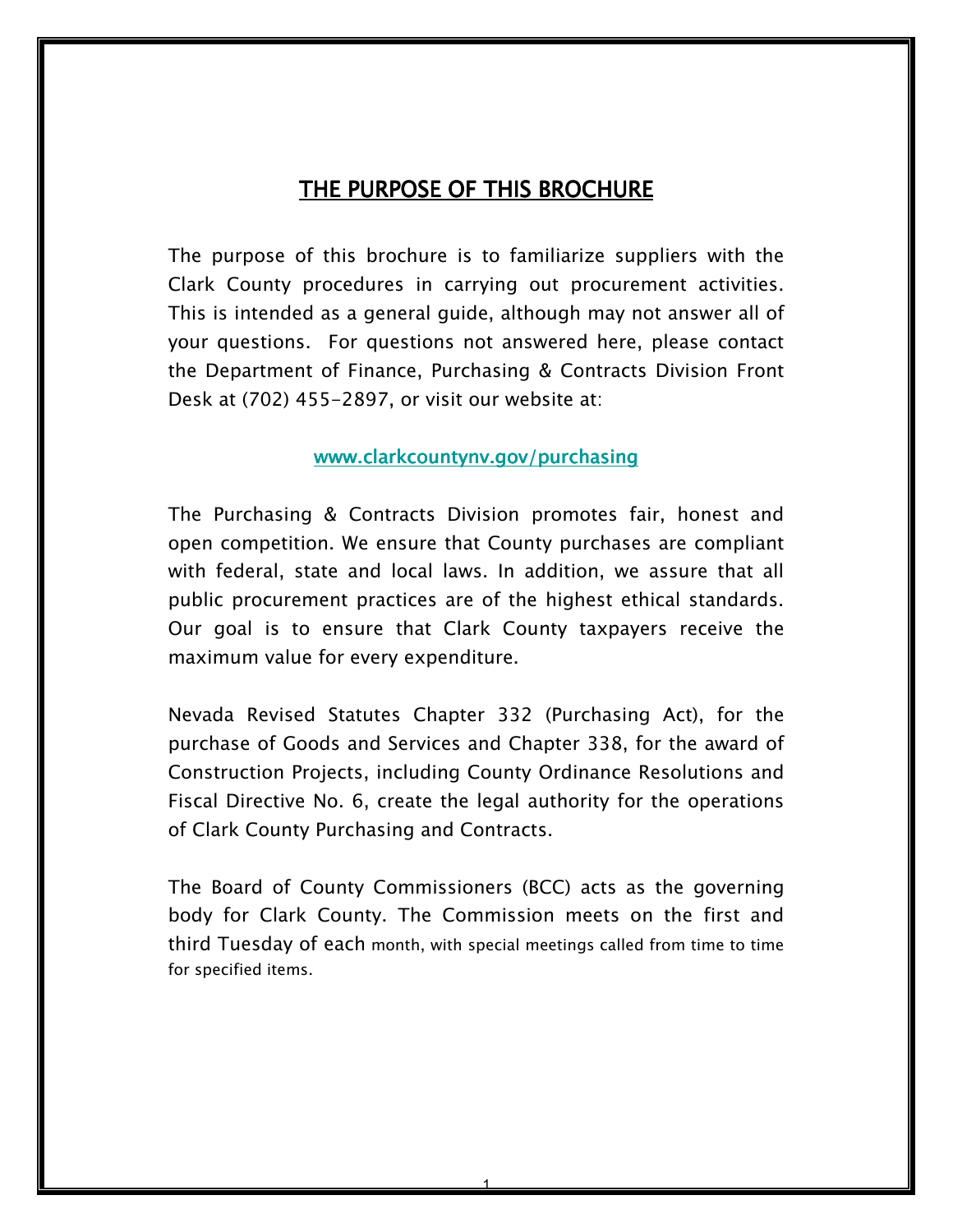# *PURCHASING AND CONTRACTS WEBSITE*

*Important information related to the purchasing process for Clark County is available 24 hours a day, 7 days a week by visiting the Purchasing & Contracts webpage at:* 

*www.clarkcountynv.gov/purchasing www.clarkcountynv.gov/purchasing* 

*This home page offers links to the following information:* 

- *Current Contracting Opportunities*
- *Links to Opportunities with Other Entities/Agencies*
- *Commodities List (currently under construction)*
- *P.O. Terms and Conditions*
- *Supplier Information (currently under construction)*
- *Online Supplier Registration*
- *Business Development Program*
- *Business Development Advisory Council (BDAC) (currently under construction)*
- *Forms and Documents*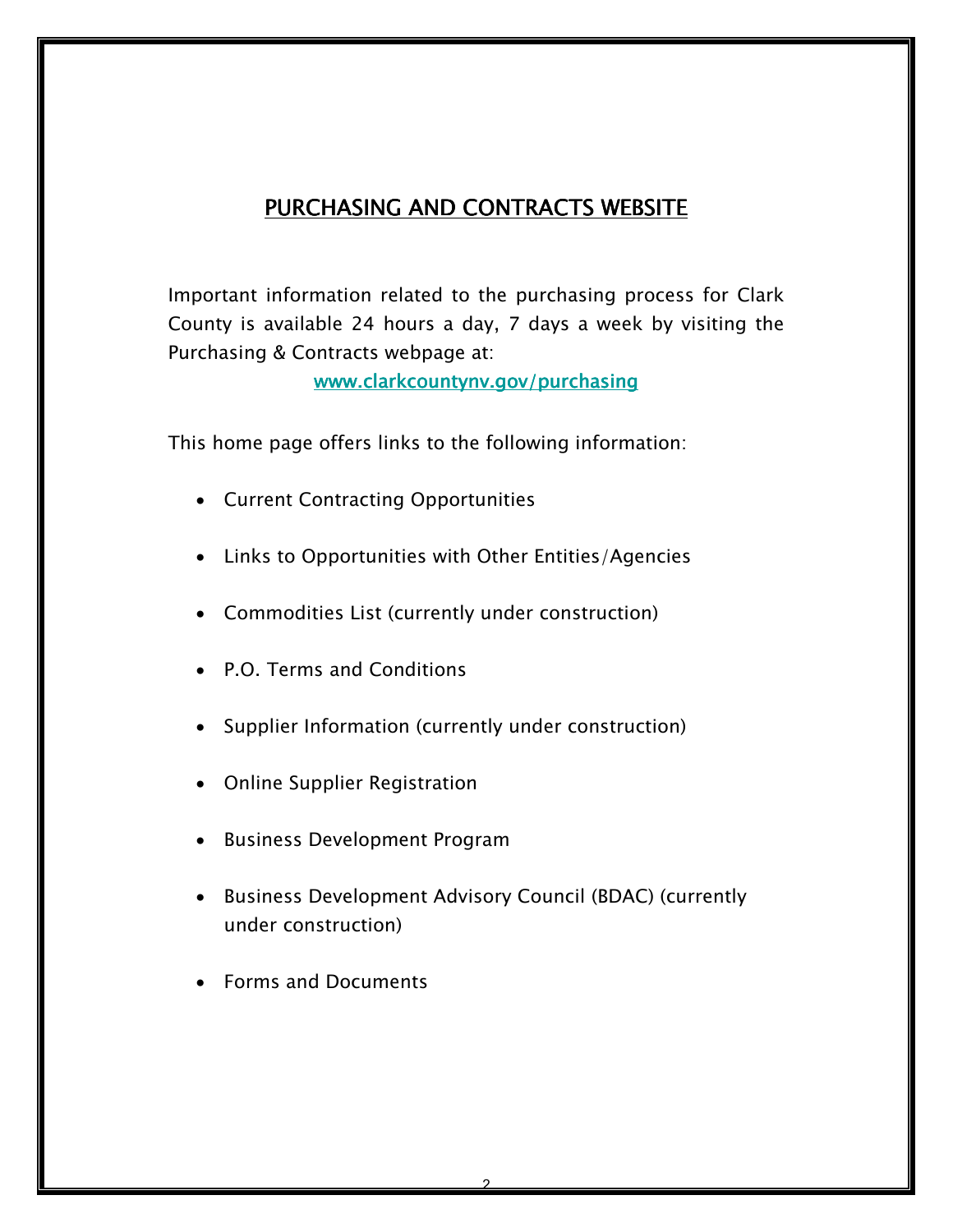### **WHAT WE PURCHASE**

*GOODS - All of the commodities required to develop and maintain new and existing facilities and department operation. Good valued at an annual usage greater than \$50,000 are solicited using a formal bid process.* 

*CONSTRUCTION CONSTRUCTION – Construction encompasses vertical and horizontal construction projects for Public Works for all departments. Construction projects valued greater than \$100,000 are solicited using a formal bid process.* 

*GENERAL TYPE SERVICES – The Service Provider is required to hold a Clark County business license and no special certification or license is typically required to perform the services. General Services valued at an annual usage greater than \$50,000 are solicited using a formal bid process.* 

*PROFESSIONAL SERVICES – The Service Provider is required to hold a Clark County business license or a Limited Vendor Business Registration, a professional license, or specialized certification is usually required to perform the services. Professional Services are exempt from the competitive bidding process; however, it is County's policy to solicit proposals using a formal Request for Proposal process, whenever possible.*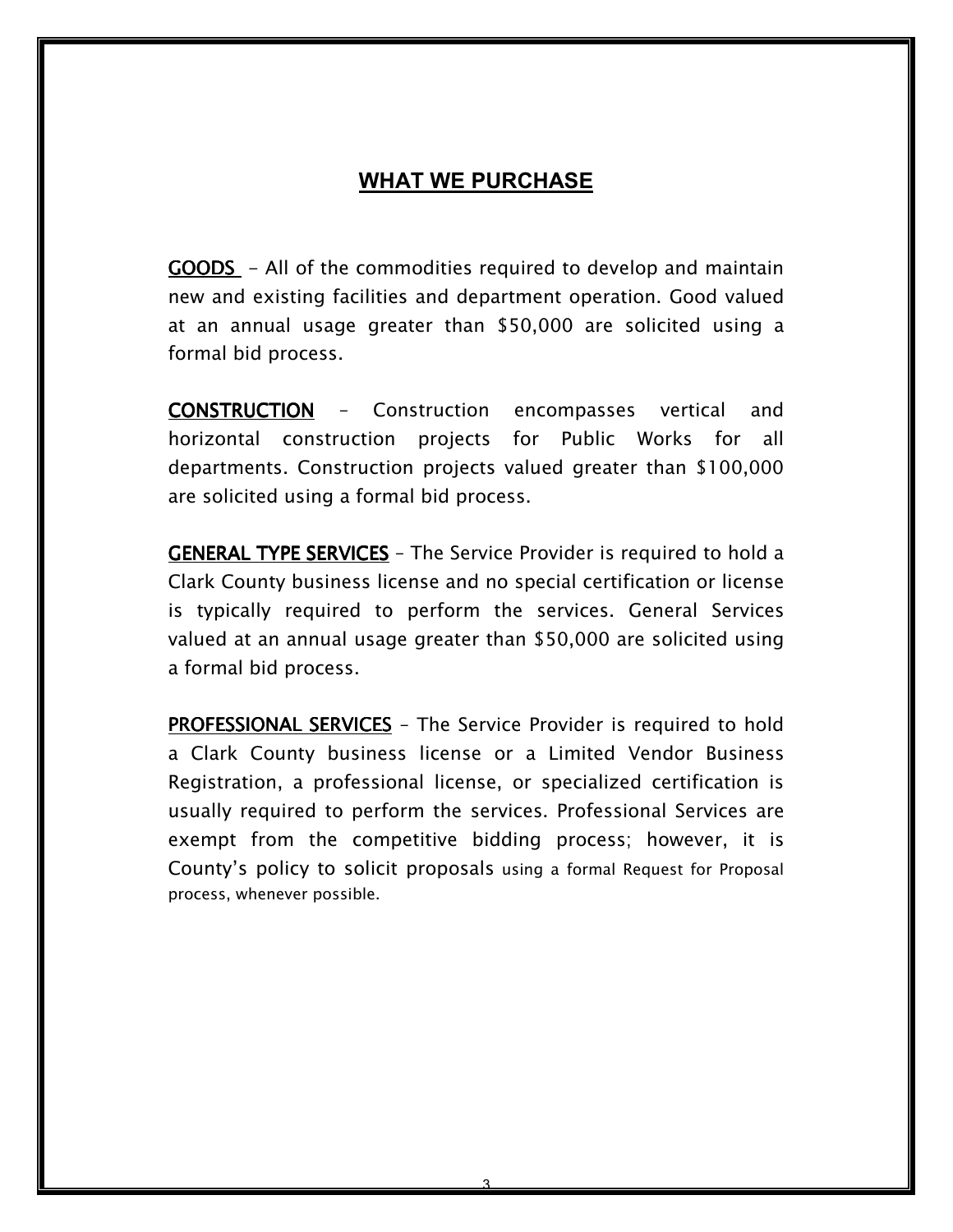### ADVERTISEMENT OF BIDS/RFPs

*GOODS AND SERVICES – In accordance with Nevada Revised Statutes Chapter 332, any bid for Goods or Services that exceeds \$50,000 shall be advertised in a newspaper, published, and having a general circulation within the County.* 

*CONSTRUCTION – In accordance with Nevada Revised Statutes Chapter 338, any bid for construction that exceeds \$100,000, shall be advertised in a newspaper, published, and having general circulation within the County.* 

*GUIDLINES GUIDLINES – The advertisement must be published at least once and not less than 7 days before a bid opening. Clark County*  Purchasing and Contracts places all advertisements in the Legal *Notices section of the Las Vegas Review Journal.* 

*INTERNET INFORMATION – Information concerning Clark County Purchasing and Contracts Division can be obtained via the Purchasing and Contracts website at:* 

#### *www.clarkcountynv.gov/purchasing www.clarkcountynv.gov/purchasing*

*The website provides access to current purchasing opportunities with Clark County.*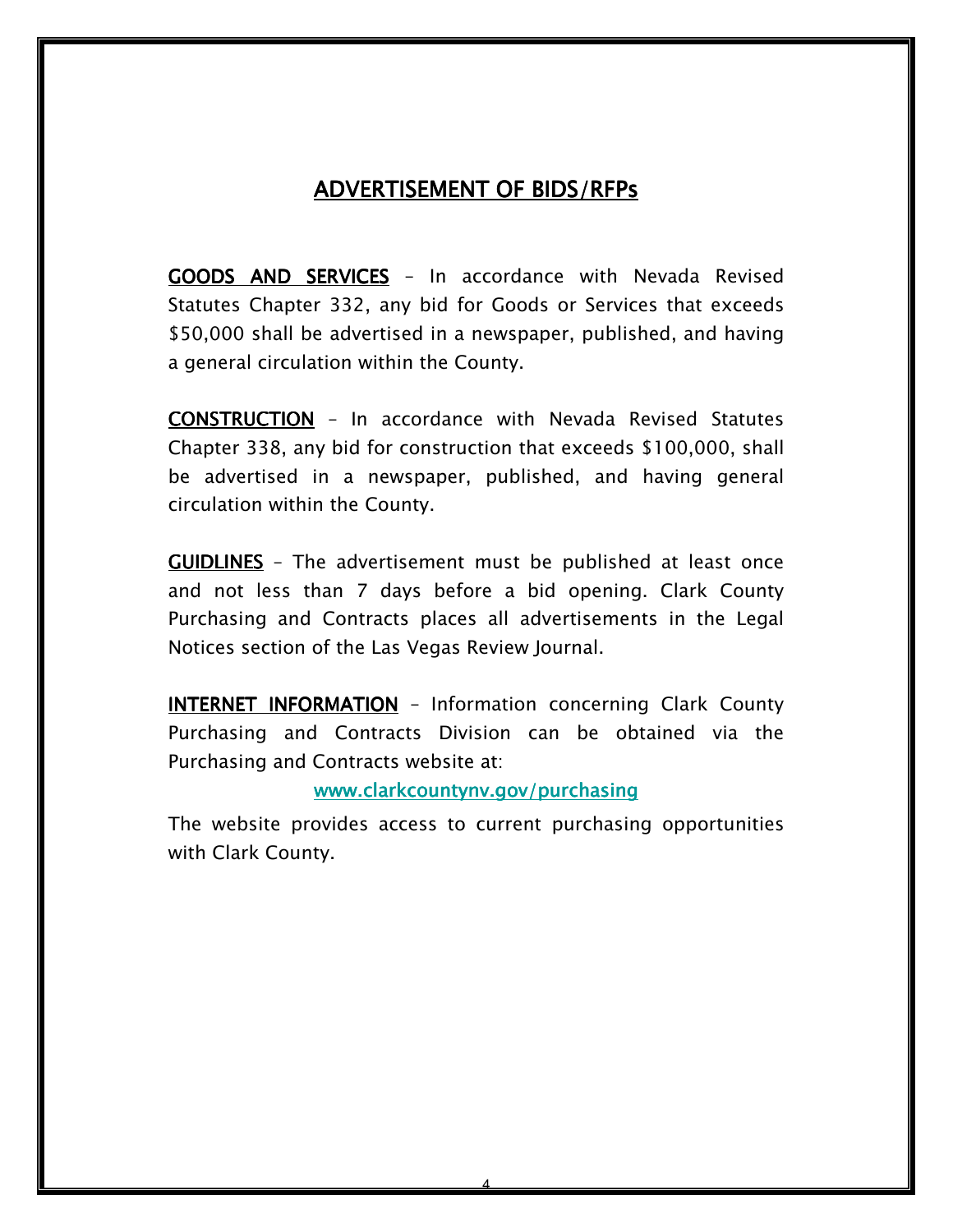# *SUBMITTAL OF BIDS*

*Bids are received and publicly opened on the date and time specified in the bid document.* 

*Bids for Construction Projects are generally opened at 2:15 p.m. and Bids for Goods and Services are generally opened at 3:00 p.m. on the date specified.* 

*Once sealed Bids are received, they are evaluated to determine if each bid was submitted in accordance with the solicitation document and bid specifications.* 

*Reviews of the Bid submittals include such issues as:* 

- *Was the Bid submitted on time?*
- *Is the Bid properly completed and signed in ink on the County provided form?*
- *Has the Bidder taken any exceptions?*
- *Are discount payment terms offered?*
- *Are all addendum acknowledged?*
- *Is the current Disclosure of Ownership form included and properly filled out?*
- *Did you include your current Clark County business license or Limited Vendor Registration?*

*The County's practice is to recommend award to the "Lowest" Responsive and Responsible Bidder.* 

*Responsive: Bidder's compliance with all requirements of the solicitation documents.* 

*Responsible: Bidder's capacity and competence to provide the solicited service and/or products.*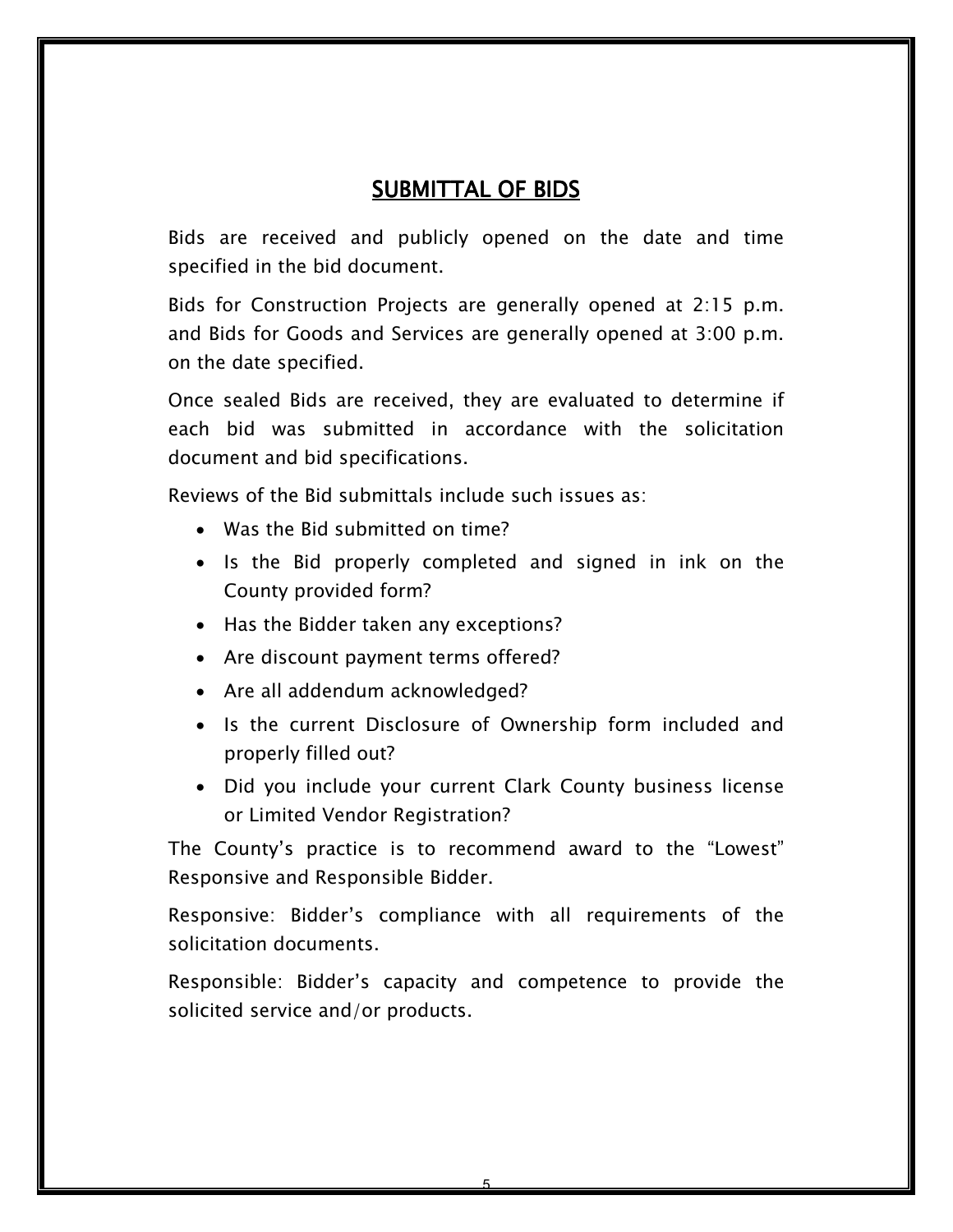# *BID EVALUATION*

*Award recommendations are made based on the Lowest Responsive and Responsible Bid submittal. The determination may involve all or some of the following factors:* 

- *PRICE*
- *CONFORMITY TO SPECIFICATIONS*
- *FINANCIAL ABILITY TO MEET THE CONTRACT TERMS*
- *PREVIOUS PERFORMANCE*
- *BIDDERS FACILITIES AND EQUIPMENT*
- *EXPERIENCE*
- *DELIVERY TIME*
- *DISCOUNTY PAYMENT TERMS*

*Construction projects may include:*

- *PREQUALIFICATION OF GENERAL CONTRACTORS*
- *BIDDER'S PREFERENCE*

*If the total bid value is over \$500,000 for Goods and Services or over \$1,000,000 for Construction Projects, a recommendation for award is submitted to the Governing Body for approval. The Governing Body may or may not approve the recommended Bidder.*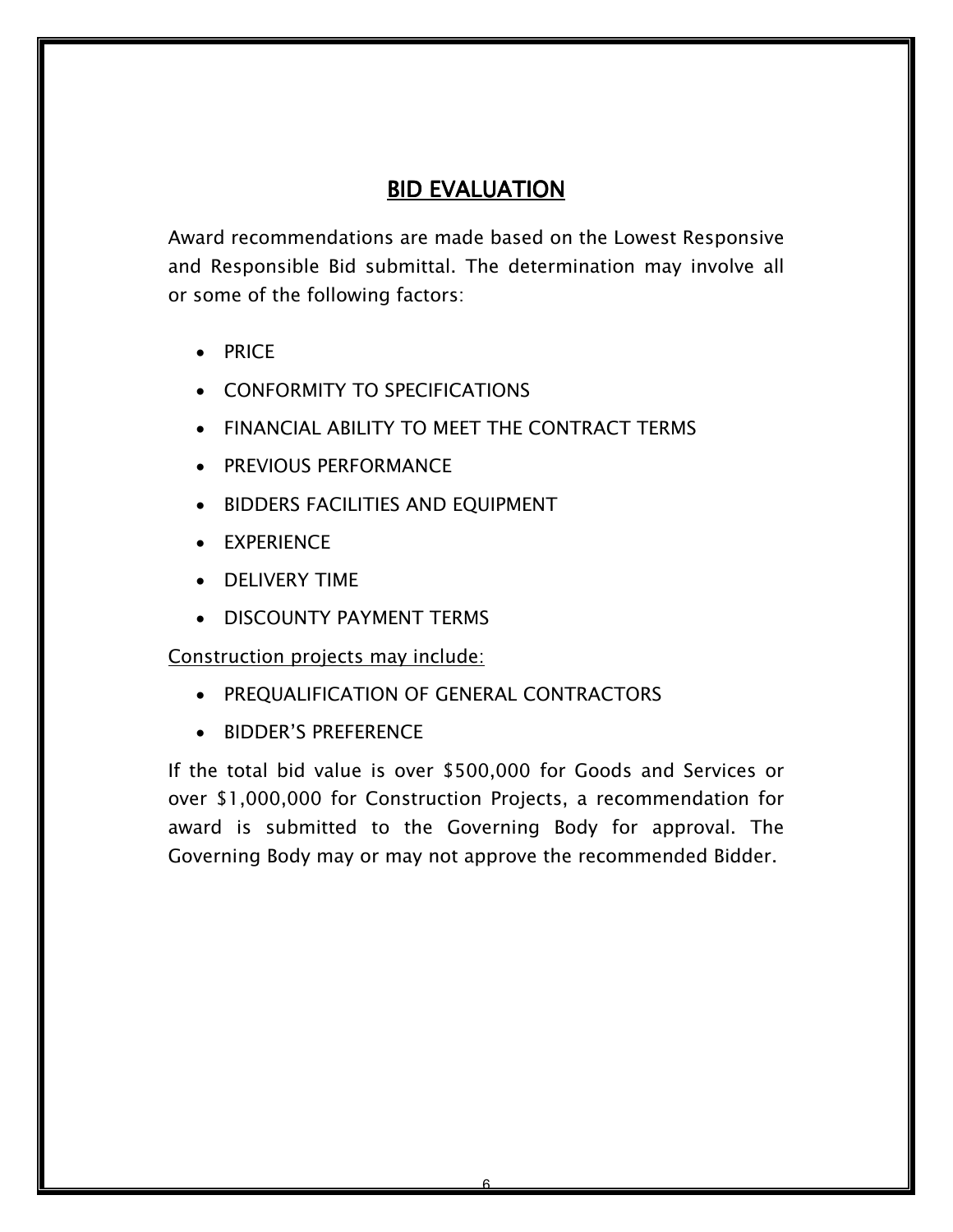# *REJECTION OF BID SUBMITTALS REJECTION OF BID SUBMITTALS*

*The County reserves the right to reject any and all Bids received and the right to waive any minor informality or irregularity.* 

*A common error that may result in the rejection of any bid includes such issues as:* 

- *The bid is not submitted and clocked in before the closing date and time specified.*
- *The specified bid form is not used, altered, completed, or filled out properly.*
- *The bid form is not signed in ink or by an authorized representative of the firm.*
- *The Bidder submits a bid with a material exception to the bid specifications.*
- *All Addendums are not acknowledged.*
- *The Bidder does not include ALL required documentation as outlined in the bid.*
- *Evidence of collusion among Bidders.*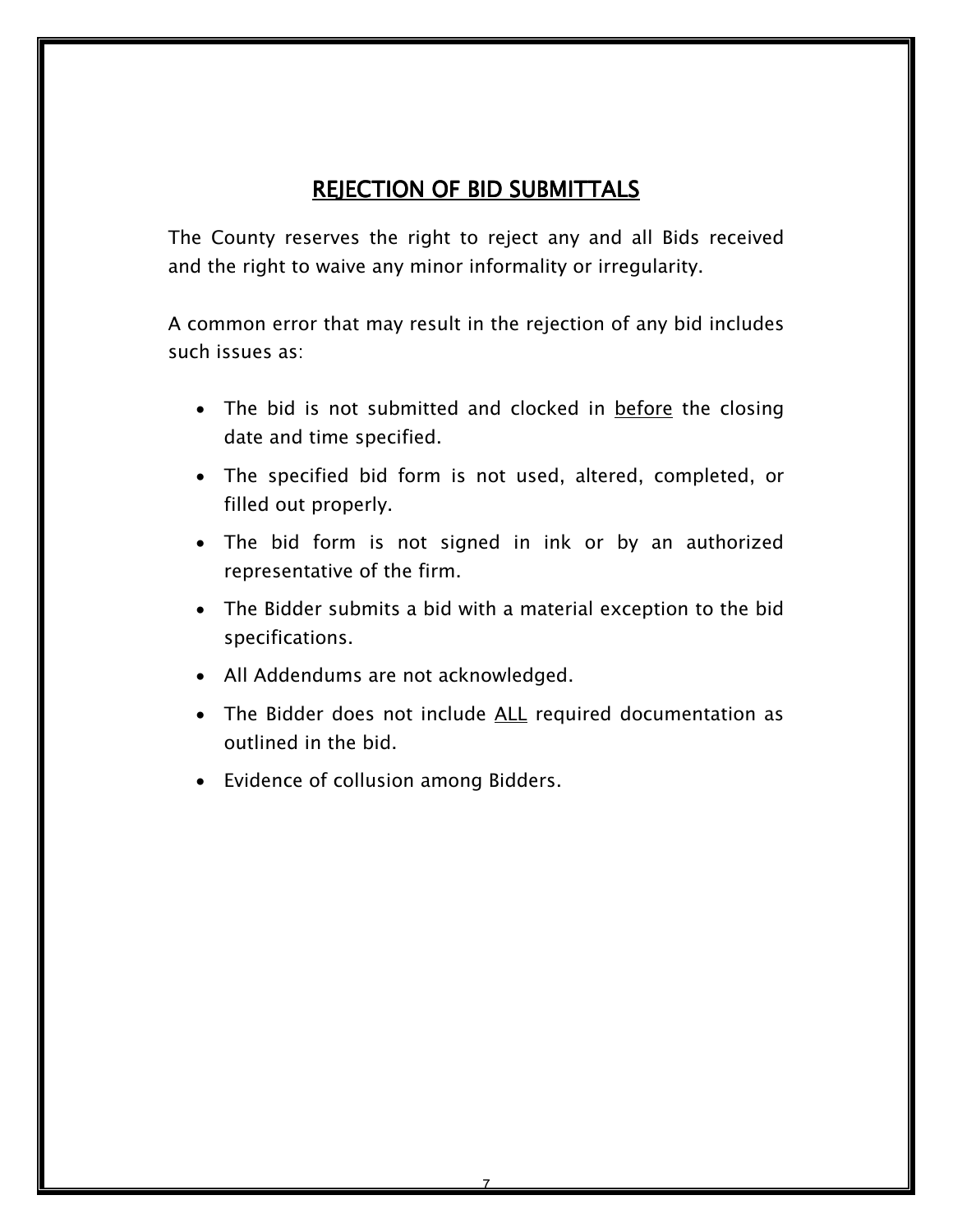### *REQUEST FOR PROPOSAL (RFP)*

*In accordance with NRS Chapter 332.115(b), Professional Services may be exempt from the Competitive Bidding Process. In an effort to maintain fair, honest, and open competition, it is County's policy to solicit professional services utilizing a formal RFP whenever possible.* 

*Evaluation criteria are defined by the solicitation; County's practice is to award to the "Highest" ranked respondent for the RFP submitted.* 

*The proposals are reviewed by an ad hoc committee. Finalists may be requested to provide a presentation and/or and oral interview. The ad hoc committee may review the RFP's as well as any requested presentations or oral interviews to gather information that will assist in making a recommendation for a selection of award. The selection will be based on which proposal the County deems best suited to fulfill the requirements of the RFP.* 

*The County will meet with the selected Proposer, a contract and scope of work will be negotiated and presented to the Board of County Commissioners for recommendation and approval to award the contract. The Governing Body may or may not approve the recommended firm.* 

*The County also reserves the right not to make an award if it is deemed that no single proposal fully meets the requirements of the RFP.*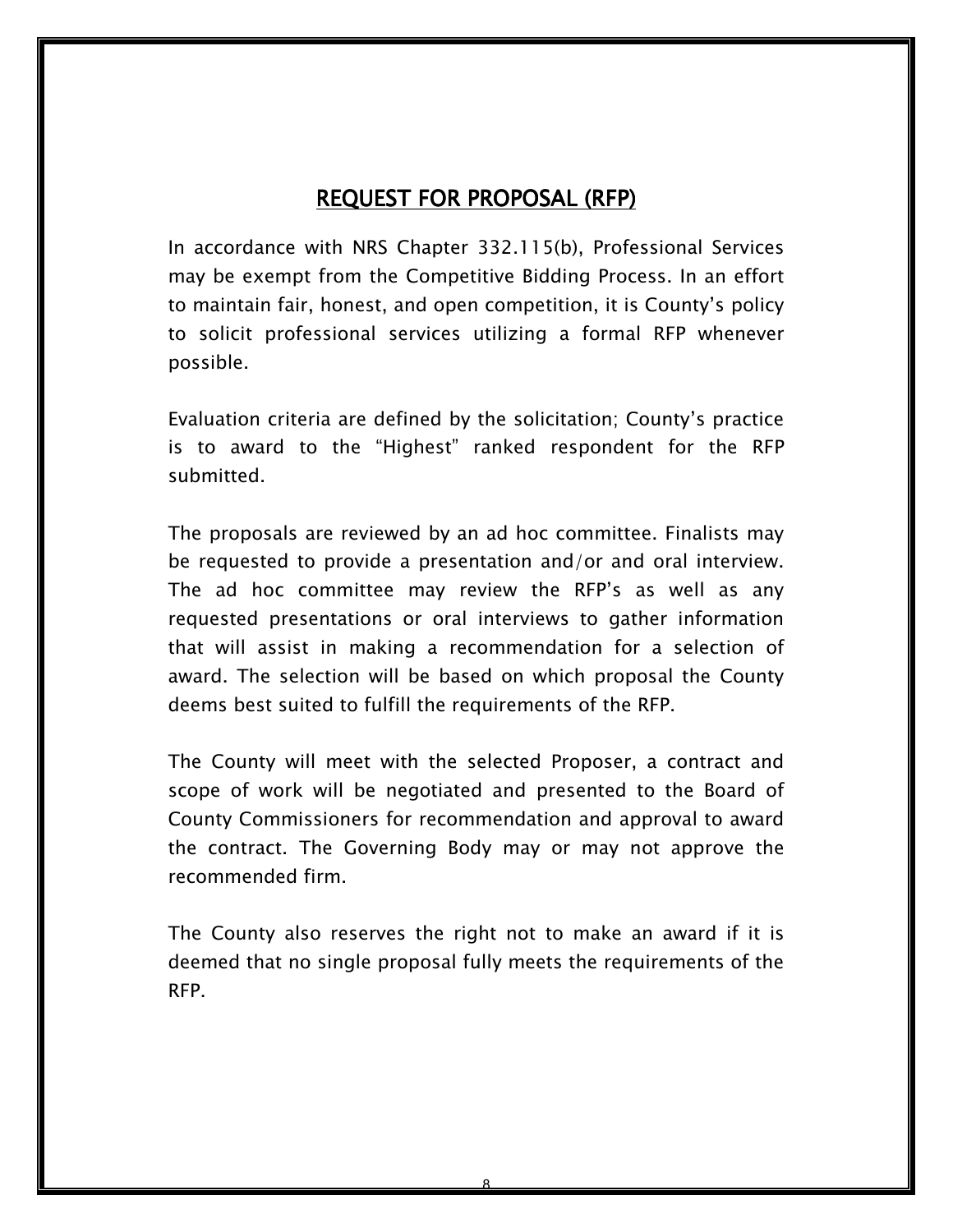# *PURCHASE ORDERS AND INVOICES*

*All purchases must be made with an authorized Purchase Order.* 

*You should not proceed on any verbal order, deliver goods or services, or invoice for any goods or services without first having been given either an official Purchase Order document or the Purchase Order number, or a signed contract.* 

*Invoices should contain the following:* 

- *Clark County Purchase Order Number and Work Order Number, when applicable.*
- *Company Name, Address, Telephone Number and Contact Name.*
- *Invoice Number*
- *Itemized description of products delivered or services rendered, including dates(s) and location(s).*
- *Payment Terms*

*If you have any questions about the items, description, delivery or invoices for any Purchase Order, call the Clark County Designated Department contact as identified on the Purchase Order.*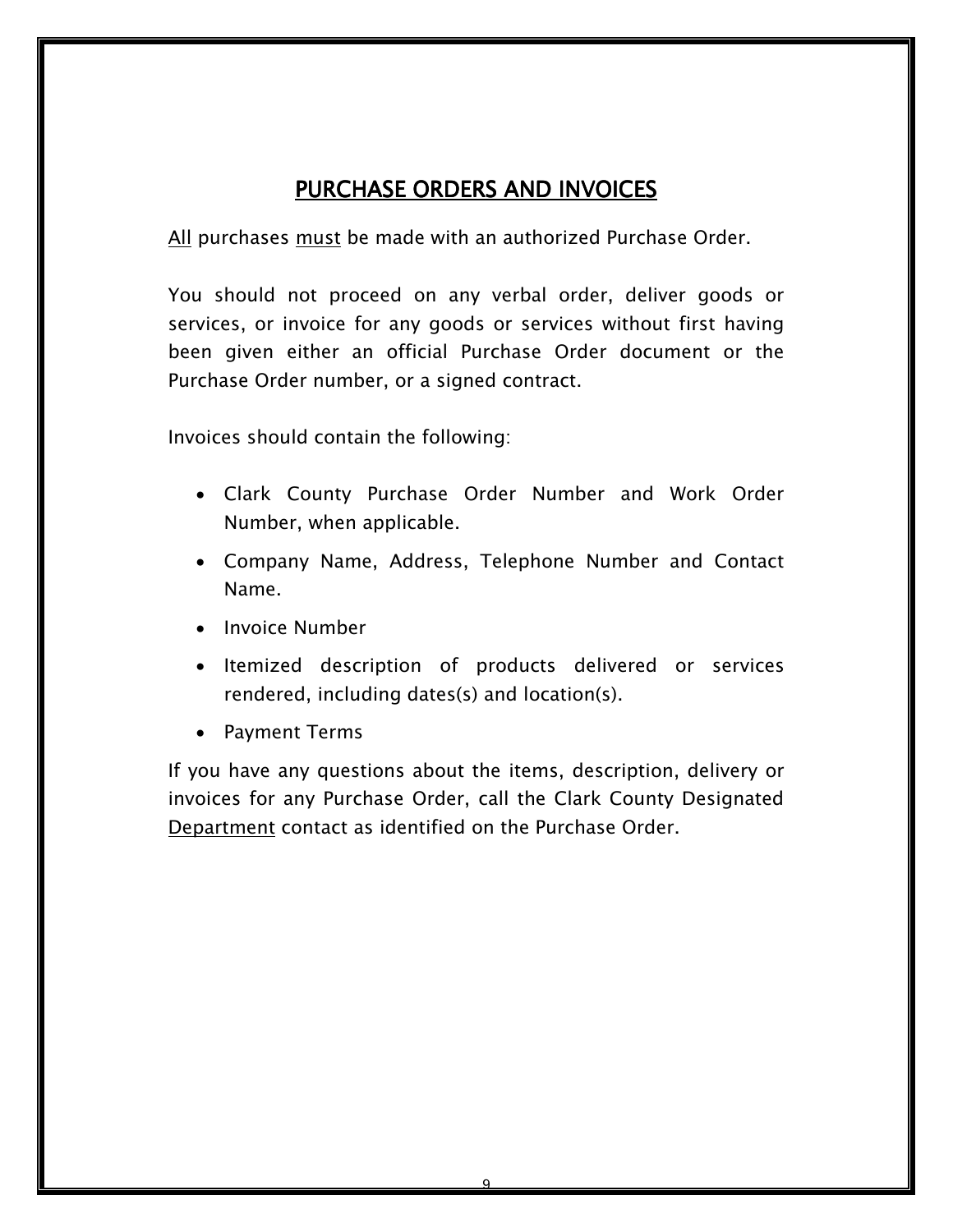# *AWARD OF BID BID*

*GOODS AND SERVICES – An award resulting from a Bid or Request for Proposal may require mandatory submittals as defined in the solicitation document, such as:* 

*Before recommendation for award:* 

- *Disclosure of Ownership/Principals Form*
- *Clark County Business License or Limited Vendor Business Registration*

*Prior to final award:* 

- *Insurance Documents*
- *Bonds*

*CONSTRUCTION – Documents required to be submitted (unless directed otherwise by the Owner):* 

*Documents required to be submitted before Bids open:* 

- *Bid Bond (5% of total Bid amount)*
- *5% Sub-Contractor's List*

*Documents required to be submitted after Bids open:*

- *1% Sub-Contractors List (three apparent low bidders-2 hours after opening)*
- *Disclosure of Ownership (the apparent low bidder-24 hours upon request)*
- *Schedules of Values (three apparent low bidders-12:00 p.m. next business day, if required)*